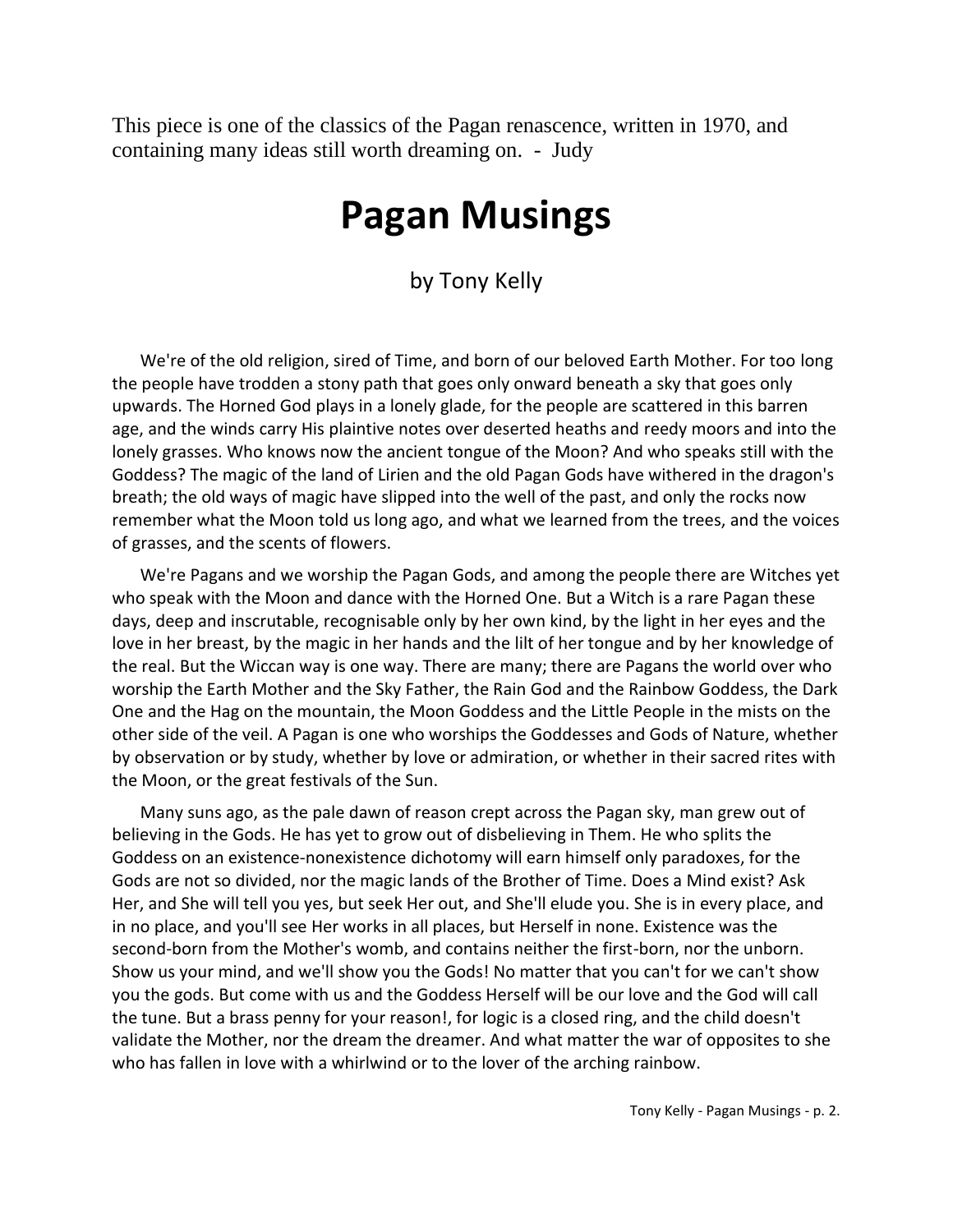But tell us of your Goddess as you love Her, and the Gods that guide your works, and we'll listen with wonder, for to do less would be arrogant. But we'll do more, for the heart of man is aching for memories only half forgotten, and the Old Ones only half unseen. We'll write the old myths as they were always written and we'll read them on the rocks and in the caves and in the deep of the greenwood's shade, and we'll hear them in the rippling mountain streams and in the rustling of the leaves, and we'll see them in the storm clouds and in the evening mists. We've no wish to create a new religion for our religion is as old as the hills and older, and we've no wish to bring differences together. Differences are like different flowers in a meadow, and we are all one in the Mother.

What need is there for a Pagan movement since our religion has no teachings and we hear it in the wind and feel it in the stones and the Moon will dance with us as She will? There is a need. For long the Divider has been among our people and the tribes of man are no more. The sons of the Sky Father have all but conquered Nature, but they have poisoned Her breast and the Mother is sad for the butterflies are dying and the night draws on. A curse on the conquerors! But not of us, for they curse themselves, for they are nature too. They have stolen our magic and sold it to the mindbenders and the mindbenders tramp a maze that has no outlet, for they fear to go down into the dark waters, and they fear the real for the One who guards the path.

Where are the Pagan shrines? And where do the people gather? Where is the magic made? And where are the Goddess and the Old Ones? Our shrines are in the fields and on the mountains, in the stars and in the wind, deep in the greenwood and on the algal rocks where two streams meet. But the shrines are deserted, and if we gathered in the arms of the Moon for our ancient rites to be with our Gods as we were of old, we would be stopped by the dead who now rule the Mother's land and claim rights of ownership on the Mother's breast and make laws of division and frustration for us. We can no longer gather with our Gods in a public place and the old rites of communion have been driven from the towns and cities ever deeper into the heath where barely a handful of heathens have remained to guard the old secrets and enact the old rites. There is magic in the heath far from the cold grey society, and there are islands of magic hidden in the entrails of the metropolis behind closed doors, but the people are few, and the barriers between us are formidable. The old religion has become a dark way, obscure and hidden in the protective bosom of the night. Thin fingers turn the pages of a book of shadows while the Sunshine seeks in vain his worshippers in his leafy glades.



Man looked with one eye on a two-faced god when he reached for the heavens and scorned the Earth which alone is our life and our provider and the bosom to which we have ever returned since the dawn of Time. He who looks only to reason to plumb the unfathomable is a fool, for logic is an echo already implicit in the question, and it has no voice of its own; but he is

Tony Kelly - Pagan Musings - p. 2.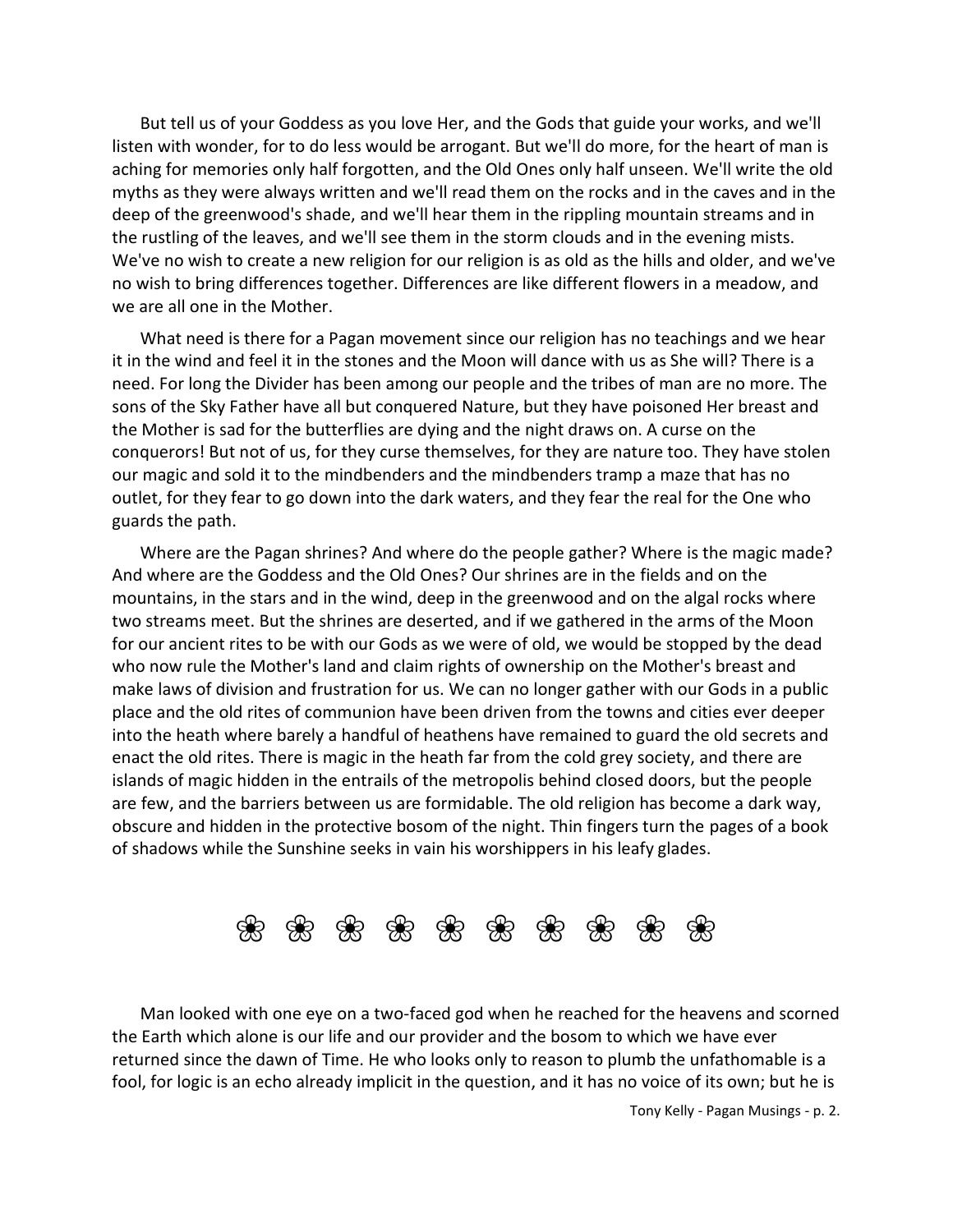no greater fool than he who scorns logic or derides its impotence from afar, but fears to engage in fair combat when he stands on his opponent's threshold. Don't turn your back on Reason, for his thrust is deadly; but confound him and he'll yield, for his code of conduct is honorable. So here is more of the work of the Pagan movement. Our lore has become encrusted over the ages with occult trivia and the empty vapourings of the lost. The occult arts are in a state of extreme decadence; astrology is in a state of disrepute and fears to confront the statistician's sword; alien creeds oust our native arts and, being as little understood as our own forgotten arts, are just as futile for their lack of understanding, and more so for their unfamiliarity. Misunderstanding is rife. Disbelief is black on every horizon, and vampires abound on the blood of the credulous, Our work is to reject the trivial, the irrelevant and the erroneous, and to bring the lost children of the Earth Mother again into the court of the Sky Father where reason alone will avail. Belief is the deceit of the credulous; it has no place in the heart of a Pagan.

But while we are sad for those who are bemused by Reason, we are deadened by those who see no further than his syllogisms as he turns the eternal wheel of the Great Tautology. We were not fashioned in the mathematician's computations, and we were old when the first alchymist was a child. We have walked in the magic forest, bewitched in the old Green Things; we have seen the cauldron and the one become many and the many in the one; we know the Silver Maid of the moonlight and the sounds of the cloven feet. We have heard the pipes on the twilight ferns, and we've seen the spells of the Enchantress, and time be stilled. We've been into eternal darkness where the Night Mare rides and rode her to the edge of the abyss and beyond, and we know the dark face of the Rising Sun. Spin a spell of words and make a magic knot; spin it on the magic loom and spin it with the Gods. Say it in the old chant and say it to the Goddess, and in Her name. Say it to a dark well and breathe it on a stone. There are no signposts on the untrod way, but we'll make our rituals together and bring them as our gift to the Goddess and Her God in the great rites. Here, then, is our work in the Pagan Movement; to make magic in the name of our Gods, to share our magic where the Gods would wish it, and to come together in our ancient festivals of birth, and life, of death and of change in the old rhythm. We'll print the rituals that can be shared in the written word; we'll do all in our power to bring the people together, to teach those who would learn, and to learn from those who can teach. We will initiate groups, bring people to groups, and groups to other groups in our common devotion to the Goddesses and Gods of Nature. We will not storm the secrets of any coven, nor profane the tools, the magic, and still less, the Gods of another.

We'll collect the myths of the ages, of our people and of the Pagans of other lands, and we'll study the books of the wise and we'll talk to the very young. And whatever the Pagan needs in her study, or her worship, then it is our concern, and the Movement's business to do everything possible to help each other in our worship of the Gods we love.

We are committed with the lone Pagan on the seashore, with he who worships in the fastness of a mountain range or she who sings the old chant in a lost valley far from the metalled road. We are committed with the wanderer, and equally with the prisoner, disinherited from the Mother's milk in the darkness of the industrial wens. We are committed too with the coven, with the circular dance in the light of the full moon, with the great festivals of the sun, and with the gatherings of the people. We are committed to build our temples in